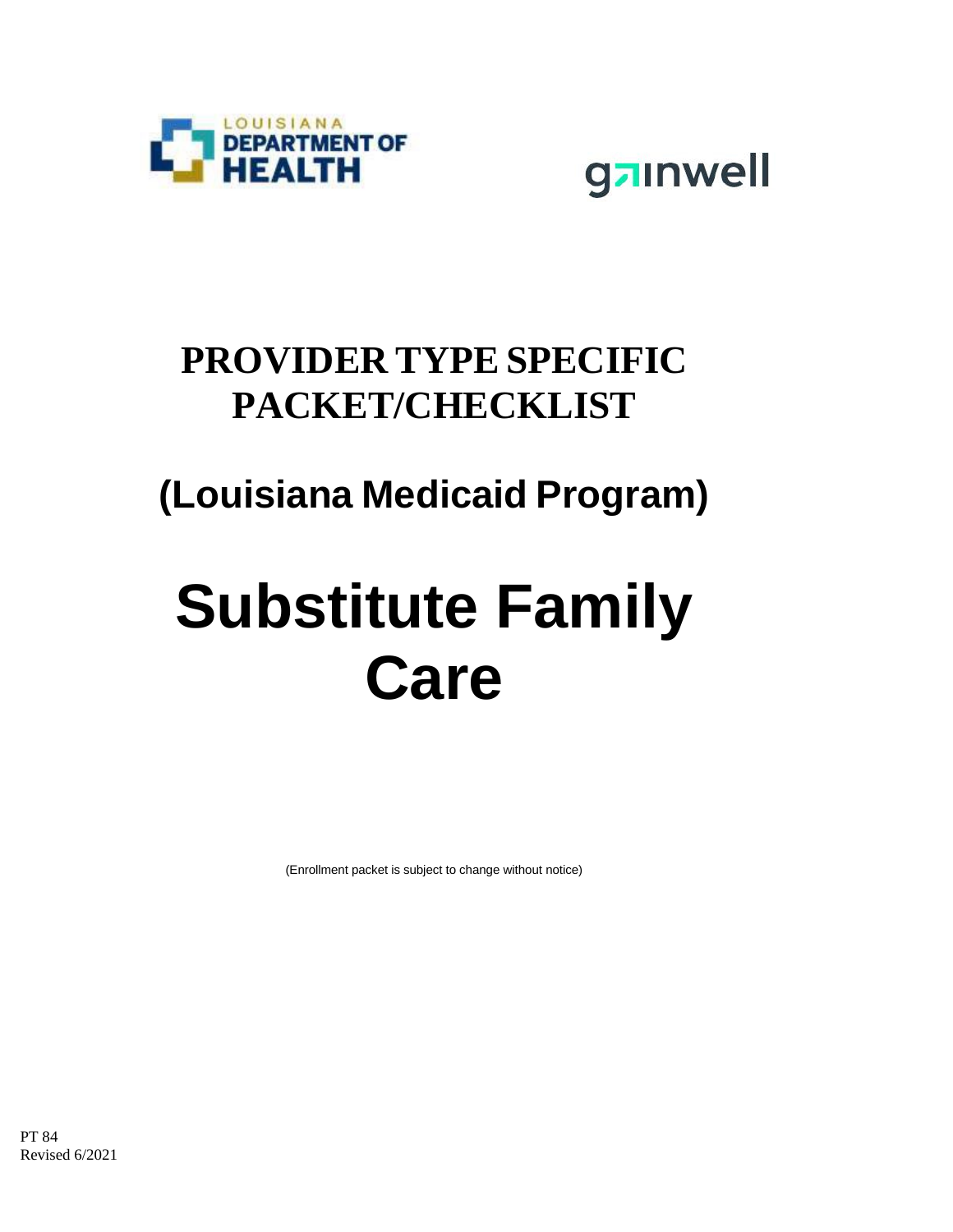### **GENERAL INFORMATION**

Provider Enrollment works on a three-week turnaround time frame. If enrollment requirements are not met, the entire application will be returned for correction and would need to be re-submitted once the corrections are made. Any re-submission of the enrollment packet is subject to additional three-week turnaround period.

The effective date for this enrollment will be the day the application is actually worked by Provider Enrollment.

No billing for 18 months will result in an automatic closure of this provider number, which will require a new enrollment application in order to be re-activated. No notification will be made to the provider regarding automatic closure.

A separate enrollment packet must be completed for each LDH Administrative Region in which your agency will be providing services as a Substitute Family Care provider.

The following individual licensed Provider Types may be linked and reimbursed through the Substitute Family Care provider type, for the purpose of providing ROW services:

PT 31 – Psychologist PT 35 – Physical Therapist PT 37 – Occupational Therapist PT 39 – Speech Therapist PT 41 – Registered Dietician PT 73 – Social Worker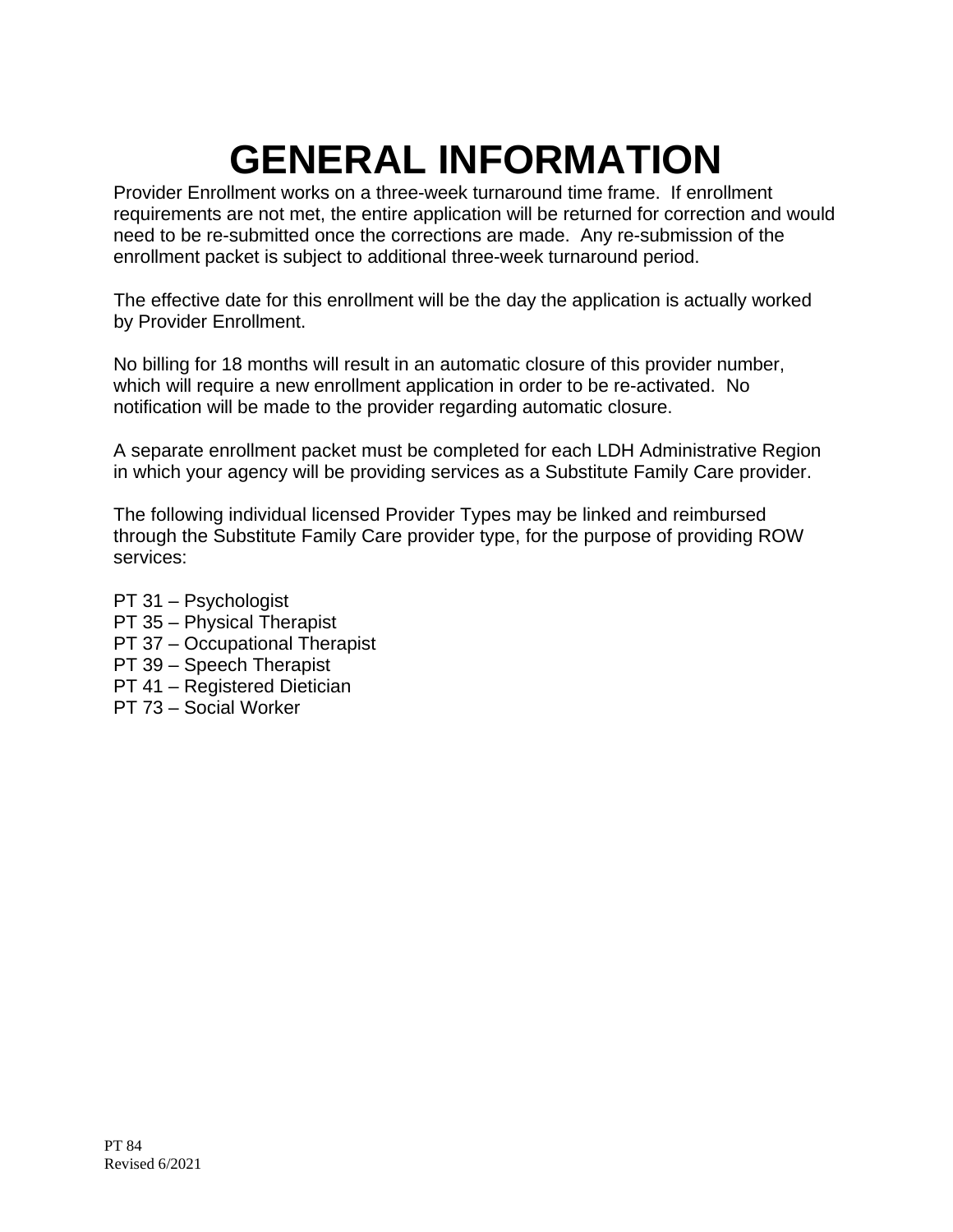## **ATTENTION!! Waiver service providers are required to comply with all requirements contained in:**

### **1. The provider manuals located at:**

**[https://www.lamedicaid.com/Provweb1/Providermanuals/ProviderM](https://www.lamedicaid.com/Provweb1/Providermanuals/ProviderManuals.htm) [anuals.htm](https://www.lamedicaid.com/Provweb1/Providermanuals/ProviderManuals.htm)**

### **And 2. The information located on the LDH/OCDD website at**

**<http://new.dhh.louisiana.gov/index.cfm/subhome/11/n/8>**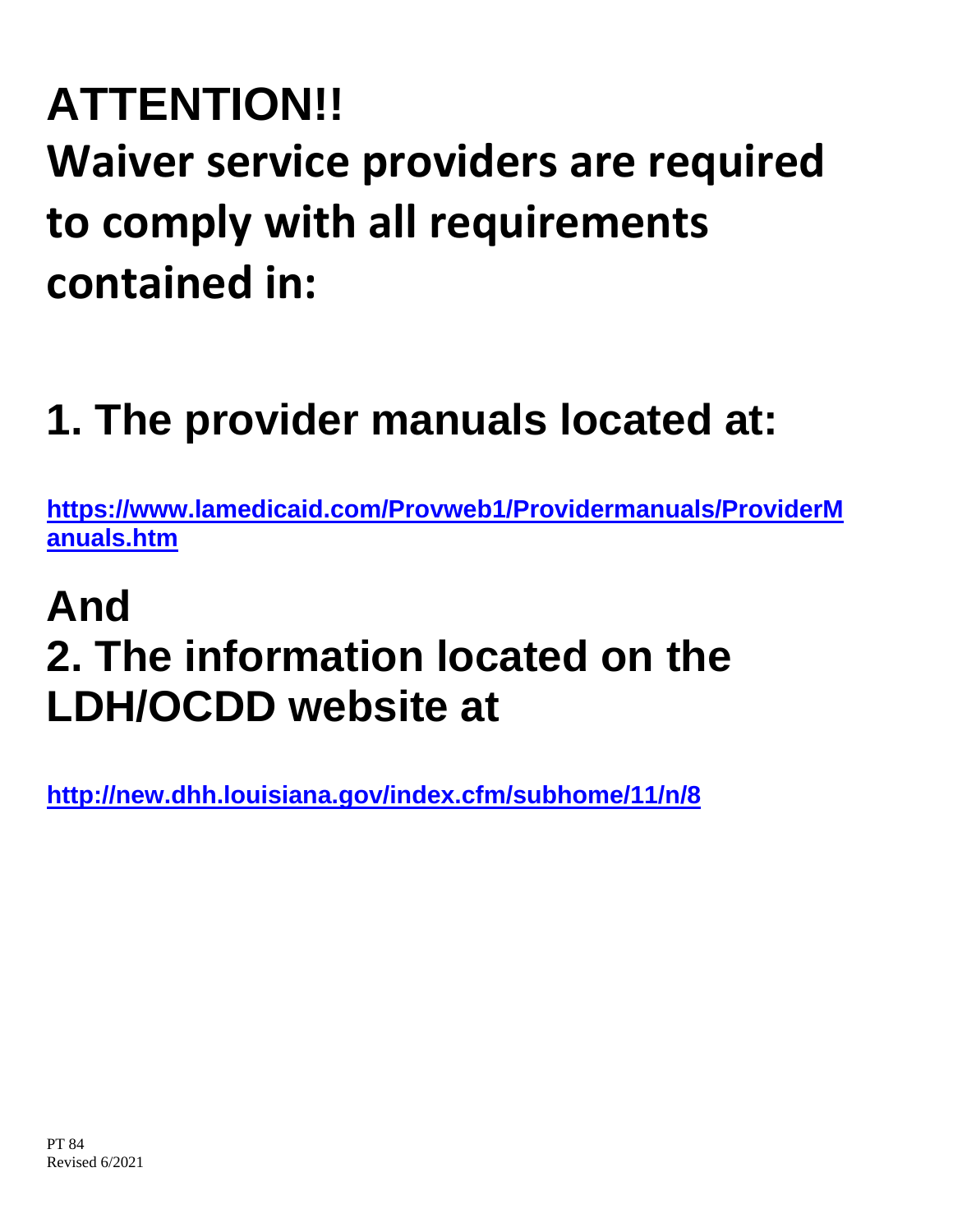#### Substitute Family Care CHECKLIST OF FORMS TO BE SUBMITTED

The following checklist shows all documents that must be submitted to the Gainwell Provider Enrollment Unit in order to enroll in the Louisiana Medicaid Program as a Substitute Family Care provider:

| Completed         | Document Name                                                                                                                                                                                                                                              |
|-------------------|------------------------------------------------------------------------------------------------------------------------------------------------------------------------------------------------------------------------------------------------------------|
| $\ast$            | 1. Completed PE-50 Entity/Business Louisiana Medicaid Provider Enrollment Form.                                                                                                                                                                            |
| $\ast$            | 2. Completed PE-50 Provider Agreement Addendum Form.                                                                                                                                                                                                       |
| $\ast$            | 3. Completed Medicaid Direct Deposit (EFT) Authorization Agreement Form.                                                                                                                                                                                   |
| $\ast$            | 4. Louisiana Medicaid Ownership Disclosure Information Forms for Entity/Business.                                                                                                                                                                          |
| $\ast$            | 5. (If submitting claims electronically) Completed Provider's Election to Employ<br>Electronic Data Interchange of Claims for Processing in the Louisiana Medical<br>Assistance Program (EDI Contract) Form and Power of Attorney Form (if<br>applicable). |
|                   | 6. Copy of voided check or letter from the bank on bank letterhead verifying the<br>account and routing number for the account to which you wish to have your funds<br>electronically deposited (deposit slips are not accepted).                          |
|                   | 7. Copy of a pre-printed document received from the IRS showing both the employer<br>identification number (EIN) and the official name as recorded on IRS records<br>(W-9 forms are not accepted).                                                         |
|                   | 8. Copy of Home and Community Based Services License issued by LDH Health<br>Standards, listing the Substitute Family Care (SFC) module.                                                                                                                   |
|                   | 9. To report "Specialty" for this provider type on Section A of the PE-50, please use<br>Code 84 (Substitute Family Care).                                                                                                                                 |
| For ROW Services: |                                                                                                                                                                                                                                                            |
| **                | 1. Completed Link/Unlink and Working Relationship Form.                                                                                                                                                                                                    |

| <b>The Channel</b> |                                                                                                            |
|--------------------|------------------------------------------------------------------------------------------------------------|
| $***$              | 2. Provider Verification Form for ROW Services.                                                            |
| $**$               | 3. To report "Sub-specialty" for this provider type on Section A of the PE-50 please use Code<br>4W (ROW). |

\*These forms are available in the Basic Enrollment Packet for Individuals.

\*\* Forms are included here.

PLEASE USE THIS CHECKLIST TO ENSURE THAT ALL REQUIRED ITEMS ARE SUBMITTED WITH YOUR APPLICATIONFORENROLLMENT.

ATTACHED FORMS MUST BE SUBMITTED AS ORIGINALS WITH ORIGINAL SIGNATURES (NO STAMPED SIGNATURES OR INITIALS) .

> Please submit all required documentation to: Gainwell Provider Enrollment Unit PO Box 80159 Baton Rouge, LA 70898-0159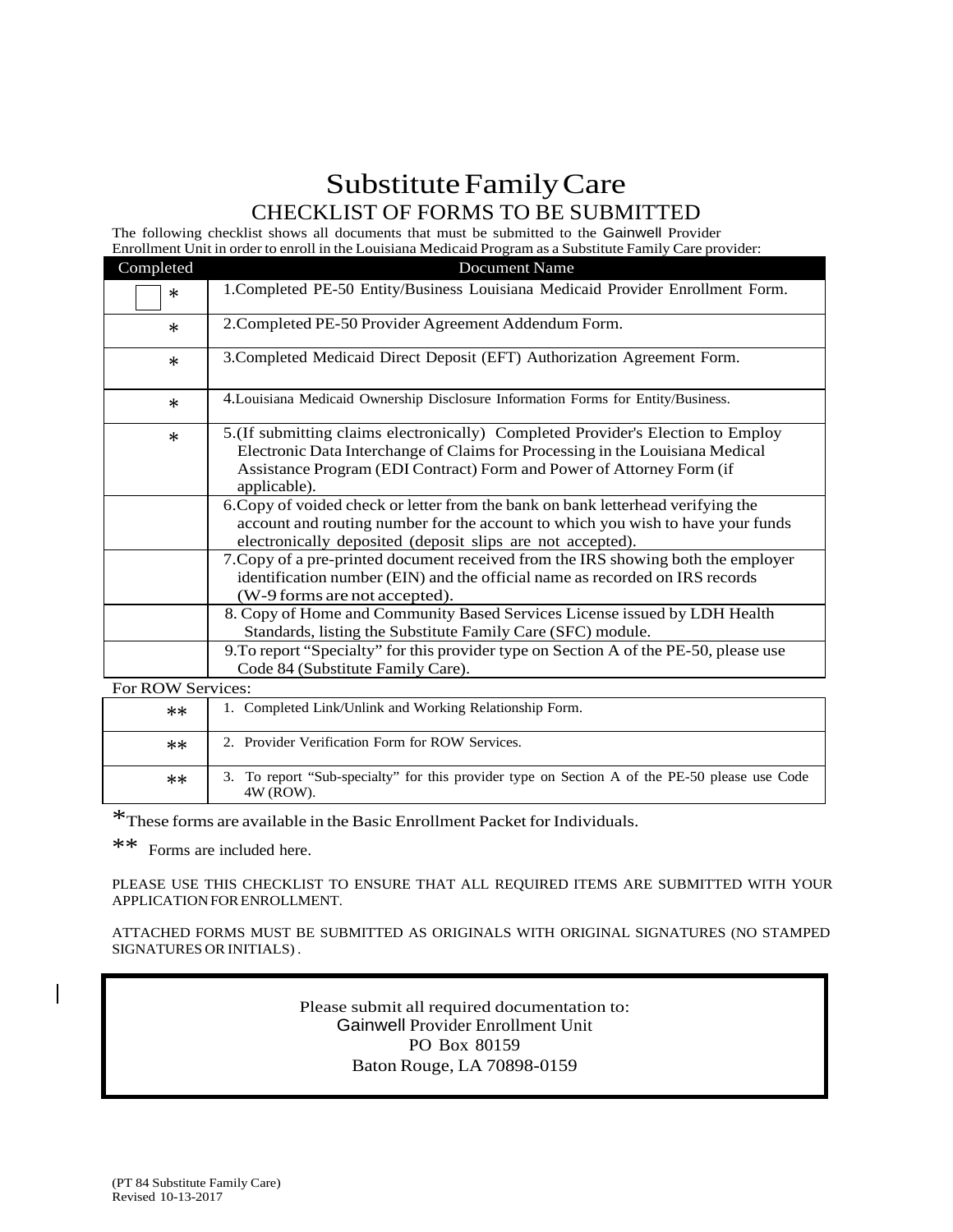#### Louisiana Medicaid Link/Unlink and Working Relationship Form

#### PURPOSE

This form is used when an individual provider (Therapist) is requesting to be linked to a Substitute Family Care provider. The form permits Linkage/Unlinkage to two separate Substitute Family Care providers. The form serves as documentation that a working relationship exists between an individual and Substitute Family Care provider. For this form to be valid, an ORIGINAL SIGNATURE AND DATE ARE REQUIRED.

| <b>Individual Provider Name:</b>                     |                    |                       |                        |  |  |                        |  |               |  |                                    |  |  |  |  |  |  |  |  |  |  |
|------------------------------------------------------|--------------------|-----------------------|------------------------|--|--|------------------------|--|---------------|--|------------------------------------|--|--|--|--|--|--|--|--|--|--|
|                                                      |                    | LA Medicaid Provider# |                        |  |  |                        |  |               |  | National Provider Identifier (NPI) |  |  |  |  |  |  |  |  |  |  |
| <b>Individual Provider Number:</b>                   |                    |                       |                        |  |  |                        |  |               |  |                                    |  |  |  |  |  |  |  |  |  |  |
| Professional Group Name:                             |                    |                       |                        |  |  |                        |  |               |  |                                    |  |  |  |  |  |  |  |  |  |  |
| Professional Group Provider<br>Number:               |                    |                       | LA Medicaid Provider # |  |  |                        |  |               |  | National Provider Identifier (NPI) |  |  |  |  |  |  |  |  |  |  |
|                                                      |                    |                       |                        |  |  |                        |  |               |  |                                    |  |  |  |  |  |  |  |  |  |  |
| <b>LINK</b>                                          | Effective<br>Date: |                       |                        |  |  | <b>UNLINK</b>          |  |               |  | Termination<br>Date:               |  |  |  |  |  |  |  |  |  |  |
| Professional Group Name:                             |                    |                       |                        |  |  |                        |  |               |  |                                    |  |  |  |  |  |  |  |  |  |  |
|                                                      |                    |                       |                        |  |  | LA Medicaid Provider # |  |               |  | National Provider Identifier (NPI) |  |  |  |  |  |  |  |  |  |  |
| Professional Group Provider<br>Number:               |                    |                       |                        |  |  |                        |  |               |  |                                    |  |  |  |  |  |  |  |  |  |  |
| $\Box$ LINK                                          | Effective<br>Date: |                       |                        |  |  |                        |  | $\Box$ UNLINK |  | Termination<br>Date:               |  |  |  |  |  |  |  |  |  |  |
| Contact Person for questions<br>regarding this form: |                    |                       |                        |  |  |                        |  |               |  |                                    |  |  |  |  |  |  |  |  |  |  |
| <b>Contact Person Phone Number:</b>                  |                    |                       | $\overline{(}$         |  |  |                        |  |               |  |                                    |  |  |  |  |  |  |  |  |  |  |

WORKING RELATIONSHIP AGREEMENT

I am a licensed individual who has a contractual agreement to see patients for the above named Substitute Family Care provider(s).

I understand that upon request I must provide LDH a copy of the written contractual agreement.

Print Individual Provider's Name Individual Provider's Signature Date

Original signature only – colored ink (please don't use black ink)